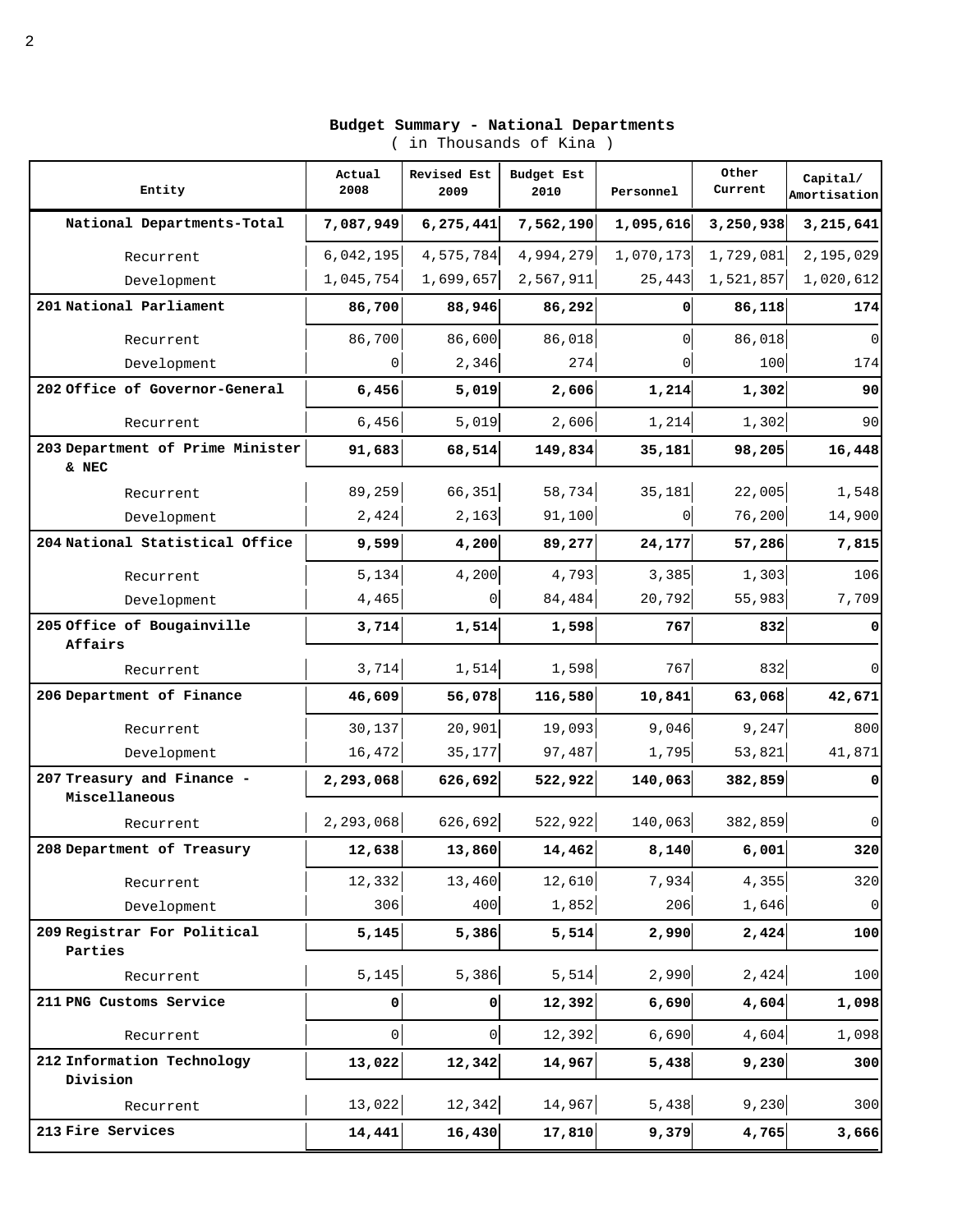| Entity                                                 | Actual<br>2008 | Revised Est<br>2009 | Budget Est<br>2010 | Personnel      | Other<br>Current | Capital/<br>Amortisation |
|--------------------------------------------------------|----------------|---------------------|--------------------|----------------|------------------|--------------------------|
| Recurrent                                              | 14,441         | 16,430              | 17,810             | 9,379          | 4,765            | 3,666                    |
| 215 PNG Immigration and<br>Citizenship Services        | 0              | 3,201               | 5,826              | 1,880          | 3,548            | 398                      |
| Recurrent                                              | 0              | 3,201               | 5,826              | 1,880          | 3,548            | 398                      |
| 216 Internal Revenue Commission                        | 43,069         | 53,983              | 37,428             | 15,162         | 17,869           | 4,397                    |
| Recurrent                                              | 43,069         | 53,983              | 37,428             | 15,162         | 17,869           | 4,397                    |
| 217 Department of Foreign                              | 109, 170       | 64,683              | 57,289             | 23,149         | 32,139           | 2,000                    |
| Affairs and Trade                                      |                |                     |                    |                |                  |                          |
| Recurrent                                              | 107,887        | 63,255              | 56,210             | 23,149         | 31,060           | 2,000                    |
| Development                                            | 1,283          | 1,428               | 1,079              |                | 1,079            | $\Omega$                 |
| 218 Office of the Public                               | $\Omega$       | οI                  | 1,445              | ٥l             | 1,395            | 50                       |
| Prosecutor                                             |                |                     |                    |                |                  |                          |
| Recurrent                                              | 0              | $\overline{0}$      | 1,445              | 0              | 1,395            | 50                       |
| 219 PNG Institute of Public                            | 5,650          | 5,812               | 6,211              | 3,858          | 2,253            | 100                      |
| Administration                                         |                |                     |                    |                |                  |                          |
| Recurrent                                              | 5,650          | 5,812               | 5,711              | 3,858          | 1,753            | 100                      |
| Development                                            | 0              | 0                   | 500                | 0              | 500              | $\Omega$                 |
| 220 Department of Personnel<br>Management              | 19,163         | 47,798              | 44,166             | 7,650          | 6,316            | 30, 200                  |
| Recurrent                                              | 15,459         | 11,298              | 11,366             | 7,450          | 3,716            | 200                      |
| Development                                            | 3,704          | 36,500              | 32,800             | 200            | 2,600            | 30,000                   |
| 221 Public Service Commission                          | 3,360          | 3,541               | 3,482              | 2,352          | 1,030            | 100                      |
| Recurrent                                              | 3,360          | 3,541               | 3,482              | 2,352          | 1,030            | 100                      |
| 222 Office of the Public                               | 2,001          | 6,681               | 7,770              | 4,209          | 3,312            | 249                      |
| Solicitor                                              |                |                     |                    |                |                  |                          |
| Recurrent                                              | 2,001          | 6,681               | 7,770              | 4,209          | 3,312            | 249                      |
| 223 Judiciary Services                                 | 44,647         | 46,640              | 50, 224            | 0              | 50,224           | 0                        |
| Recurrent                                              | 44,647         | 46,640              | 50, 224            | 0              | 50,224           | $\overline{0}$           |
| 224 Magisterial Services                               | 24,335         | 25, 299             | 28,170             | ٥l             | 28,170           | 0                        |
| Recurrent                                              | 24, 335        | 25, 299             | 28,170             | $\overline{0}$ | 28,170           | $\overline{0}$           |
| 225 Department of Attorney-                            | 38, 274        | 35,127              | 32,705             | 15,719         | 16,497           | 489                      |
| General                                                |                |                     |                    |                |                  |                          |
| Recurrent                                              | 38, 274        | 35,127              | 32,705             | 15,719         | 16,497           | 489                      |
| 226 Department of Corrective<br>Institutional Services | 65,691         | 61, 915             | 87,686             | 31,840         | 31,597           | 24,250                   |
| Recurrent                                              | 65,691         | 61,915              | 65,386             | 31,840         | 31,597           | 1,950                    |
| Development                                            | $\pmb{0}$      | $\circ$             | 22,300             | 0              | $\overline{0}$   | 22,300                   |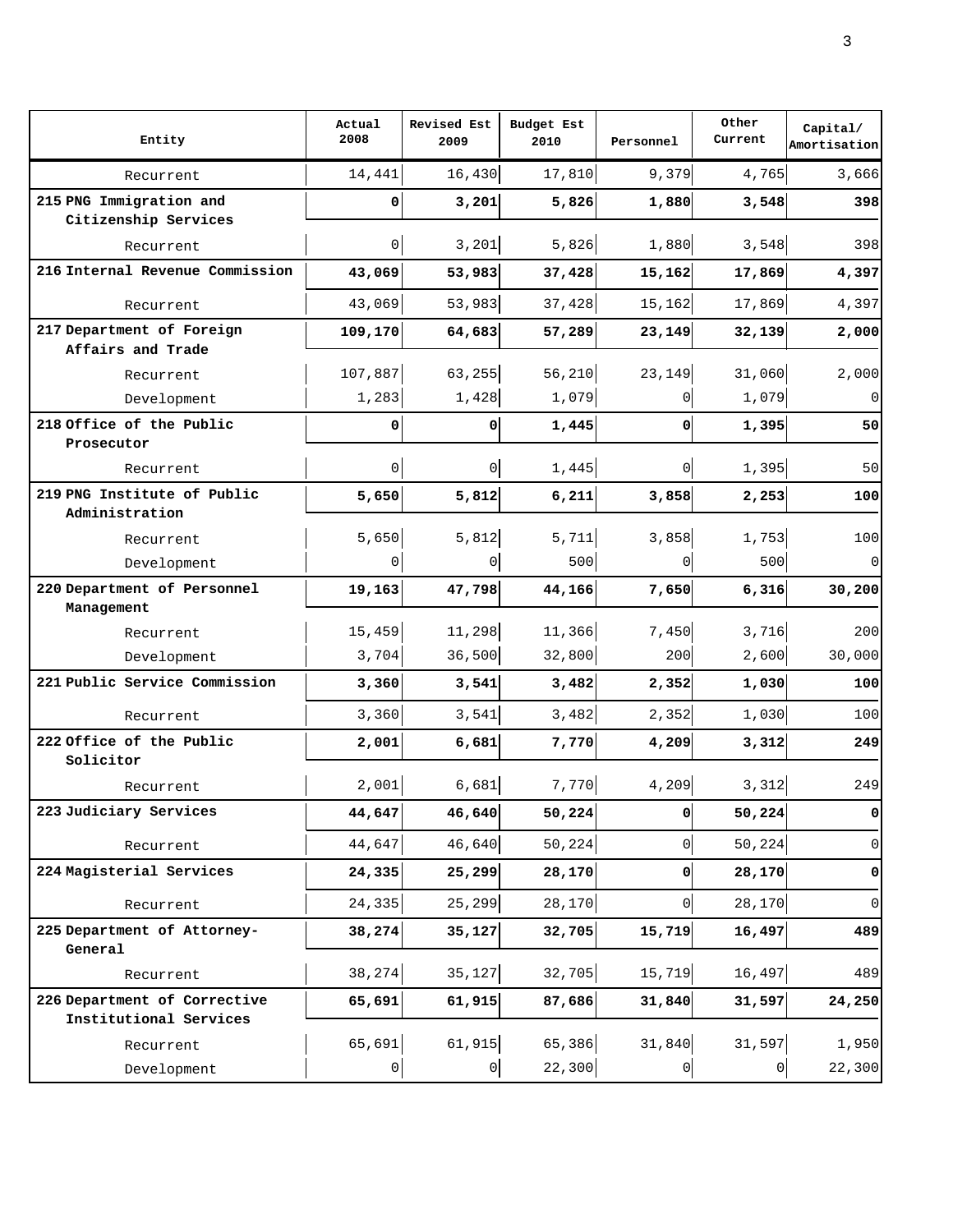| Entity                                           | Actual<br>2008 | Revised Est<br>2009 | Budget Est<br>2010 | Personnel | Other<br>Current | Capital/<br>Amortisation |
|--------------------------------------------------|----------------|---------------------|--------------------|-----------|------------------|--------------------------|
| 227 Provincial Treasuries                        | 30,315         | 32,941              | 31,661             | 21,796    | 8,354            | 1,510                    |
| Recurrent                                        | 30,315         | 32,941              | 31,661             | 21,796    | 8,354            | 1,510                    |
| 228 Department of Police                         | 208,366        | 194,053             | 222,243            | 134,203   | 74,810           | 13,230                   |
| Recurrent                                        | 208,366        | 194,053             | 210,043            | 134,203   | 74,810           | 1,030                    |
| Development                                      | $\Omega$       | 01                  | 12,200             |           | $\Omega$         | 12,200                   |
| 229 Department of National                       | 274,307        | 612,946             | 1,161,299          | 9,596     | 650,312          | 501,391                  |
| Planning and Monitoring                          |                |                     |                    |           |                  |                          |
| Recurrent                                        | 10,571         | 9,662               | 12,582             | 7,346     | 5,086            | 150                      |
| Development                                      | 263,736        | 603,284             | 1, 148, 717        | 2,250     | 645,226          | 501,241                  |
| 230 Electoral Commission                         | 83,497         | 24,493              | 31,226             | 2,304     | 23,224           | 5,698                    |
| Recurrent                                        | 74,261         | 13,545              | 17,746             | 2,304     | 11,766           | 3,676                    |
| Development                                      | 9,236          | 10,948              | 13,480             |           | 11,458           | 2,022                    |
| 231 National Intelligence                        | 3,653          | 3, 244              | 3,391              | 1,606     | 1,440            | 345                      |
| Organisation<br>Recurrent                        | 3,653          | 3, 244              | 3,391              | 1,606     | 1,440            | 345                      |
| 232 Provincial and Local                         | 80,375         | 79,480              | 84,642             | 4,724     | 29,509           | 50,409                   |
| Government Affairs                               |                |                     |                    |           |                  |                          |
| Recurrent                                        | 47,148         | 15,057              | 10,524             | 4,524     | 5,926            | 74                       |
| Development                                      | 33,227         | 64,423              | 74,118             | 200       | 23,583           | 50,335                   |
| 234 Department of Defence                        | 106,201        | 133,853             | 115,558            | 62,275    | 47,546           | 5,738                    |
| Recurrent                                        | 100,201        | 108,673             | 115,558            | 62,275    | 47,546           | 5,738                    |
| Development                                      | 6,000          | 25,180              | 0                  |           |                  | 0                        |
| 235 Department of Education                      | 331,615        | 404,436             | 381,173            | 83,128    | 297,904          | 141                      |
| Recurrent                                        | 231,142        | 243,865             | 160,355            | 83,128    | 77,086           | 141                      |
| Development                                      | 100,473        | 160,571             | 220,818            | 0         | 220,818          | $\mathsf 0$              |
| 236 Office of Higher Education                   | 38,435         | 37,791              | 51,623             | 1,732     | 49,850           | 41                       |
| Recurrent                                        | 38,085         | 36,791              | 36, 304            | 1,732     | 34,531           | 41                       |
| Development                                      | 350            | 1,000               | 15,319             |           | 15,319           | $\mathsf 0$              |
| 237 PNG National Commission for<br><b>UNESCO</b> | 671            | 1,165               | 1,527              | 1,229     | 298              | $\pmb{0}$                |
| Recurrent                                        | 671            | 1,165               | 1,527              | 1,229     | 298              | $\mathbf 0$              |
| 240 Department of Health                         | 256,094        | 296,322             | 437,833            | 88,172    | 345,721          | 3,940                    |
| Recurrent                                        | 155,321        | 165,040             | 217,396            | 88,172    | 128,724          | 500                      |
| Development                                      | 100,773        | 131,282             | 220,437            | $\Omega$  | 216,997          | 3,440                    |
| 241 Hospital Management Services                 | 249,537        | 260, 451            | 302,009            | 221,244   | 79,838           | 927                      |
| Recurrent                                        | 249,537        | 260, 451            | 302,009            | 221,244   | 79,838           | 927                      |
| 242 Department of Community                      | 24,291         | 35,076              | 91,884             | 5,462     | 86,322           | 100                      |
| Development                                      | 11,461         | 9,574               | 8,936              | 5,462     | 3,374            | 100                      |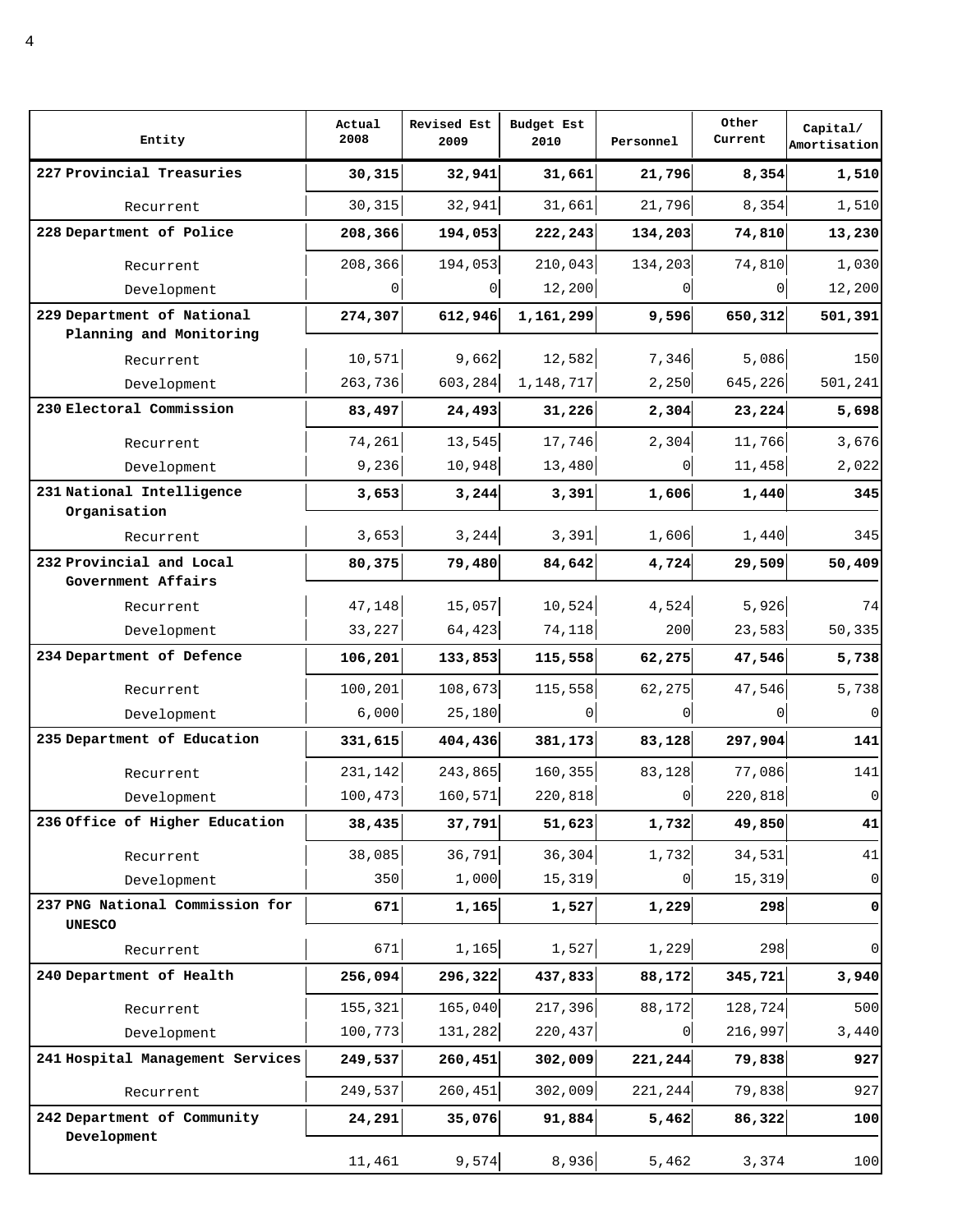| Entity                                           | Actual<br>2008 | Revised Est<br>2009 | Budget Est<br>2010 | Personnel | Other<br>Current | Capital/<br>Amortisation |
|--------------------------------------------------|----------------|---------------------|--------------------|-----------|------------------|--------------------------|
| Recurrent                                        |                |                     |                    |           |                  |                          |
| Development                                      | 12,830         | 25,502              | 82,948             | 0         | 82,948           | 0                        |
| 243 National Volunteer Services                  | 1,102          | 1,166               | 1,201              | 0         | 1,201            | 0                        |
| Recurrent                                        | 1,102          | 1,166               | 1,201              | $\Omega$  | 1,201            | $\Omega$                 |
| 245 Department of Environment                    | 11,628         | 16,345              | 20,151             | 4,991     | 11,930           | 3,230                    |
| and Conservation                                 |                |                     |                    |           |                  |                          |
| Recurrent                                        | 10,428         | 11,986              | 9,708              | 4,991     | 4,487            | 230                      |
| Development                                      | 1,200          | 4,359               | 10,443             | 0         | 7,443            | 3,000                    |
| 247 Department of Agriculture<br>and Livestock   | 14,549         | 24,282              | 21,358             | 10,226    | 11,132           | 0                        |
| Recurrent                                        | 14,261         | 13,251              | 13,669             | 10,226    | 3,443            | $\Omega$                 |
| Development                                      | 288            | 11,031              | 7,689              | 0         | 7,689            | 0                        |
| 252 Department of Lands and<br>Physical Planning | 24,792         | 21,672              | 37,374             | 8,939     | 8,062            | 20,372                   |
| Recurrent                                        | 22,442         | 15,801              | 27,814             | 8,939     | 5,502            | 13,372                   |
| Development                                      | 2,350          | 5,871               | 9,560              | $\Omega$  | 2,560            | 7,000                    |
| 254 Department of Mineral Policy                 | 5,519          | 10,292              | 14,695             | 3,953     | 4,402            | 6,340                    |
| and Geohazards Management                        |                |                     |                    |           |                  |                          |
| Recurrent                                        | 5,091          | 6, 237              | 6,746              | 3,953     | 2,793            | $\Omega$                 |
| Development                                      | 428            | 4,055               | 7,949              | $\Omega$  | 1,609            | 6,340                    |
| 255 Department of Petroleum and<br>Energy        | 136,309        | 78,193              | 16,406             | 6,768     | 7,739            | 1,900                    |
| Recurrent                                        | 12,631         | 10,643              | 11,638             | 6,768     | 4,373            | 498                      |
| Development                                      | 123,678        | 67,550              | 4,768              | 0         | 3,366            | 1,402                    |
| 257 Department of Public<br>Enterprises          | 0              | ٥I                  | 3,000              | 1,200     | 1,700            | 100                      |
| Recurrent                                        | 0              | $\circ$             | 3,000              | 1,200     | 1,700            | 100                      |
| 258 Department of Information                    | 9,070          | 10,351              | 8,157              | 709       | 7,398            | 50                       |
| and Communication                                |                |                     |                    |           |                  |                          |
| Recurrent                                        | 8,270          | 5,351               | 3,157              | 709       | 2,398            | 50                       |
| Development                                      | 800            | 5,000               | 5,000              | 0         | 5,000            | $\overline{0}$           |
| 259 Department of Transport                      | 36, 256        | 36,781              | 44,398             | 10,795    | 22,128           | 11,476                   |
| Recurrent                                        | 18,790         | 23,055              | 23,072             | 10,795    | 11,620           | 658                      |
| Development                                      | 17,466         | 13,726              | 21,326             | $\Omega$  | 10,508           | 10,818                   |
| 261 Department of Commerce and<br>Industry       | 10,669         | 23,385              | 40,314             | 5,232     | 12,662           | 22,420                   |
| Recurrent                                        | 9,169          | 13,485              | 10,894             | 5,232     | 5,662            | $\Omega$                 |
| Development                                      | 1,500          | 9,900               | 29,420             | 0         | 7,000            | 22,420                   |
| 262 Department of Industrial<br>Relations        | 9,324          | 12,761              | 8,194              | 5,245     | 2,674            | 274                      |
| Recurrent                                        | 9,324          | 12,761              | 8,194              | 5,245     | 2,674            | 274                      |